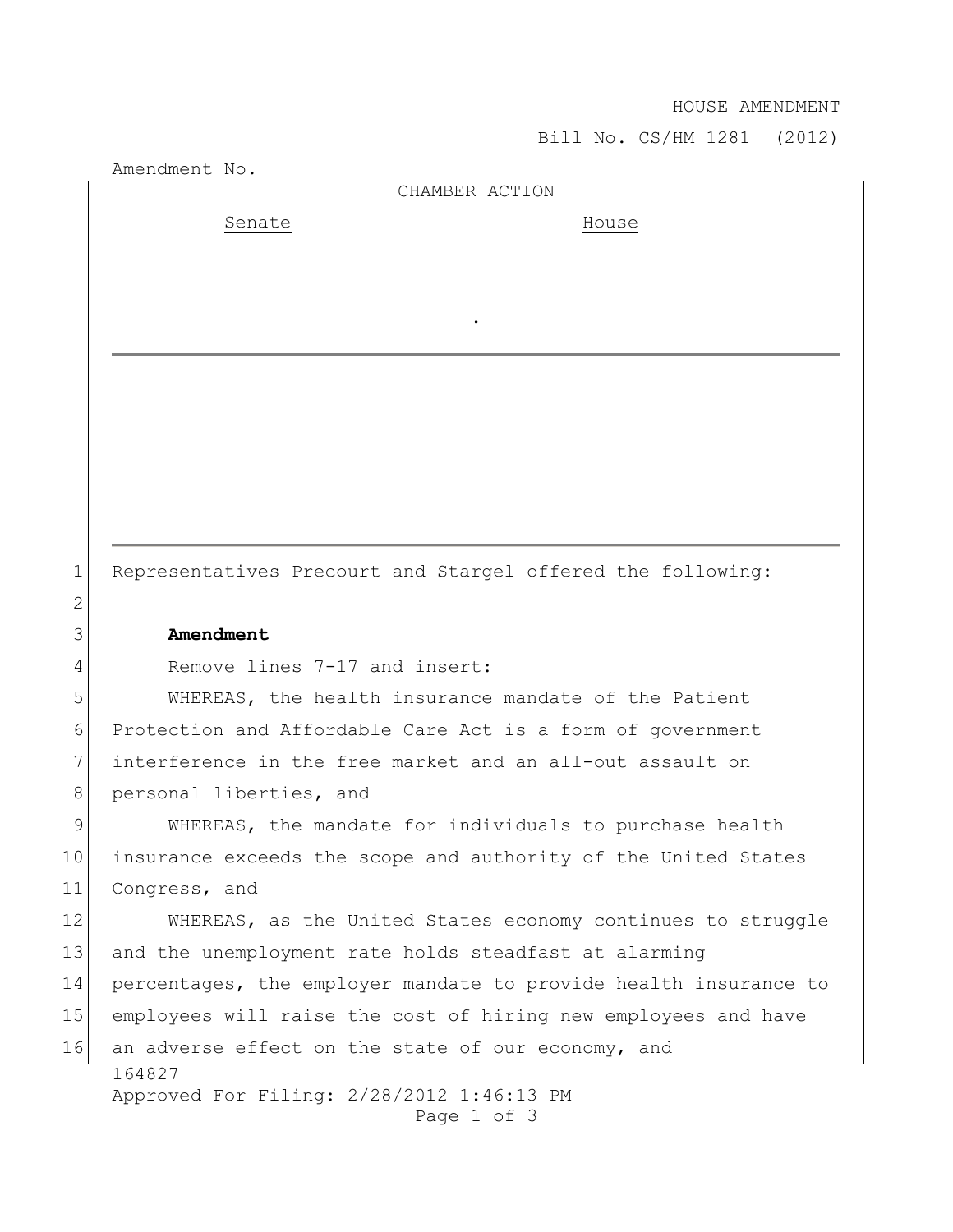### HOUSE AMENDMENT

Bill No. CS/HM 1281 (2012)

Amendment No.

17 WHEREAS, regulations recently issued by the United States 18 Department of Health and Human Services, 77 Fed. Reg. 8,725 19 (Feb. 15, 2012), pursuant to authority in the Patient Protection 20 and Affordable Care Act require all health insurers to cover 21 certain services and products that violate the religious 22 freedoms of some health insurance consumers, and

23 WHEREAS, although the federal regulations exempt some 24 religious organizations, the regulations require all health 25 insurers, even those insuring religious organizations, to 26 provide coverage for services that are contrary to the religious 27 beliefs and practices of certain faiths, and

28 WHEREAS, the mandated services and products must be 29 provided without deductibles or copayments such that religious 30 employers, including hospitals, universities, and service 31 organizations, must pay the full cost of implementation of the 32 regulations that violate their religious freedoms, and

33 | WHEREAS, these overreaching requlations constitute an assault on the free exercise of religion and the rights of individuals and organizations afforded under the First Amendment to operate according to their consciences, and

 WHEREAS, passage of the Respect for Rights of Conscience Act of 2011 (H.R.1179/S.1467) would permit a health insurer to offer coverage without the specific services and products which are contrary to the religious beliefs of employers or individual 41 purchasers, without penalty, and

164827 Approved For Filing: 2/28/2012 1:46:13 PM Page 2 of 3 42 WHEREAS, passage of the Respect for Rights of Conscience 43 Act of 2011 (H.R.1179/S.1467) would be unnecessary if the 44 Patient Protection and Affordable Care Act is repealed, and